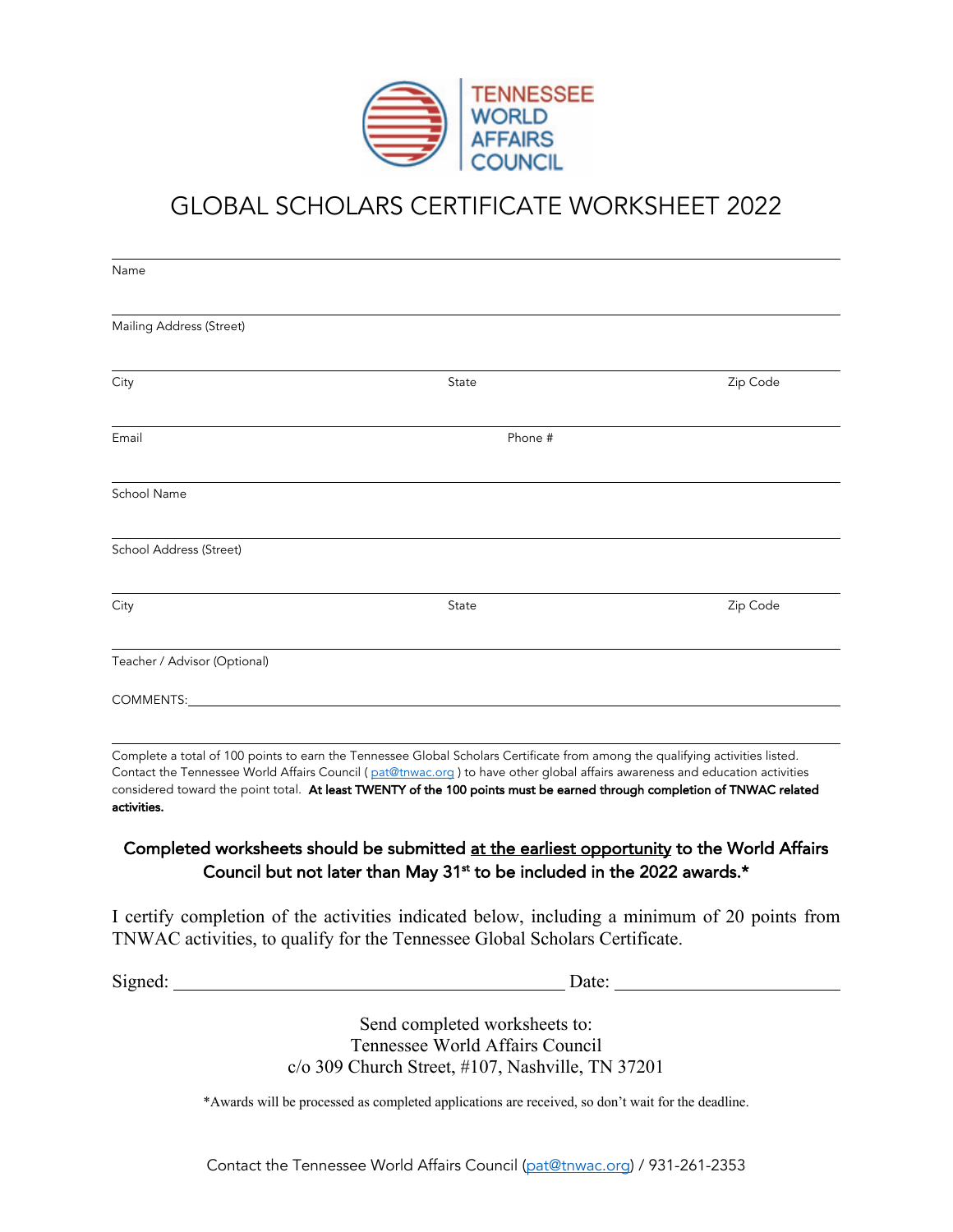

## GLOBAL SCHOLARS CERTIFICATE WORKSHEET

| <b>Academic WorldQuest Team Member</b> | <b>50 Points</b>                                                                                                |
|----------------------------------------|-----------------------------------------------------------------------------------------------------------------|
| Team Name / School                     |                                                                                                                 |
| Name of Teacher / Coach                |                                                                                                                 |
| Email / Phone # Of Teacher / Coach     | *TNWAC will verify participation through team registrations.                                                    |
| "What in the World?" Weekly Quiz       | 3 Points per week                                                                                               |
| Date / Score                           | Date / Score                                                                                                    |
| Date / Score                           | Date / Score                                                                                                    |
| Date / Score                           | Date / Score                                                                                                    |
| Date / Score                           | Date / Score                                                                                                    |
|                                        | Date / Score                                                                                                    |
| Date / Score                           | * TNWAC will verify through online quiz responses - make sure to provide identifying info when taking the quiz. |

## World Affairs Council Public Affairs Events / Town Halls / In-Person Events 15 points

| Program Name | Date | Check-In Table Verification |
|--------------|------|-----------------------------|
| Program Name | Date | Check-In Table Verification |
| Program Name | Date | Check-In Table Verification |
| Program Name | Date | Check-In Table Verification |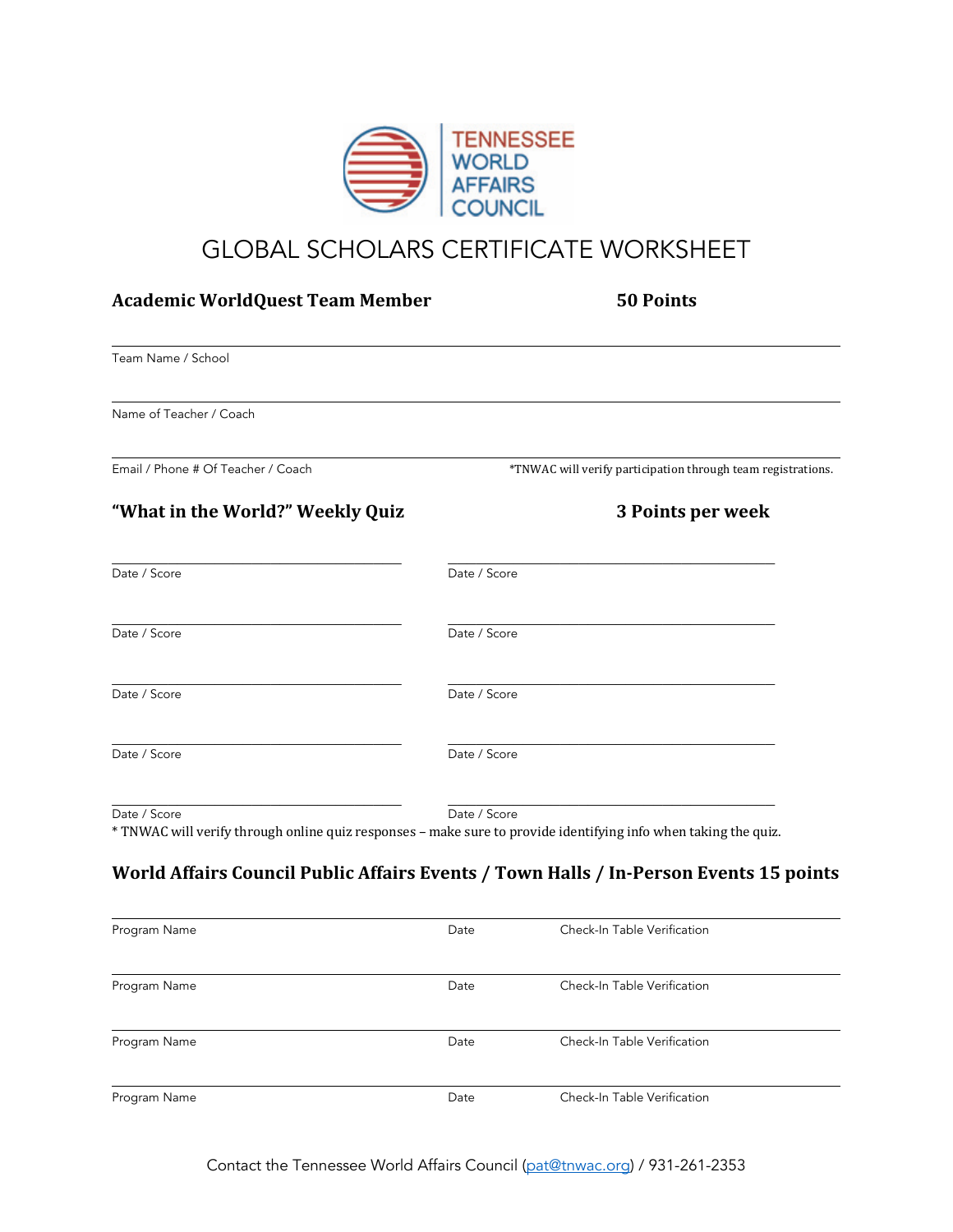## World Affairs Council Video Webinars / Evening Global Dialogues / Daytime Global **Engagement** / Participation 10 points / Participation + Summary 15 points \*\*

| Program Name                                                                                                                                             | Date | <b>Parent Verification</b>                                                      |
|----------------------------------------------------------------------------------------------------------------------------------------------------------|------|---------------------------------------------------------------------------------|
| Program Name                                                                                                                                             | Date | <b>Parent Verification</b>                                                      |
| Program Name                                                                                                                                             | Date | <b>Parent Verification</b>                                                      |
| Program Name                                                                                                                                             | Date | <b>Parent Verification</b>                                                      |
| Continue on separate sheet for additional entries                                                                                                        |      |                                                                                 |
| <b>Leadership Simulations</b>                                                                                                                            |      | <b>40 Points</b>                                                                |
| Model UN / Model Diplomacy / Model Arab League / Other similar programs                                                                                  |      |                                                                                 |
| <b>Activity Name</b>                                                                                                                                     |      |                                                                                 |
|                                                                                                                                                          |      |                                                                                 |
|                                                                                                                                                          |      | Verification Signature                                                          |
| Teacher / Coach / Leader Printed Name<br>Contact Info (Phone / Email)                                                                                    |      |                                                                                 |
|                                                                                                                                                          |      | Other Activities (with TNWAC prior approval - email requests to: pat@TNWAC.org) |
|                                                                                                                                                          |      |                                                                                 |
|                                                                                                                                                          |      | Verification Signature                                                          |
|                                                                                                                                                          |      |                                                                                 |
|                                                                                                                                                          |      |                                                                                 |
| 1 - Activity Name<br>Teacher / Coach / Leader Printed Name<br>Contact Info (Phone / Email)<br>2 - Activity Name<br>Teacher / Coach / Leader Printed Name |      | Verification Signature                                                          |